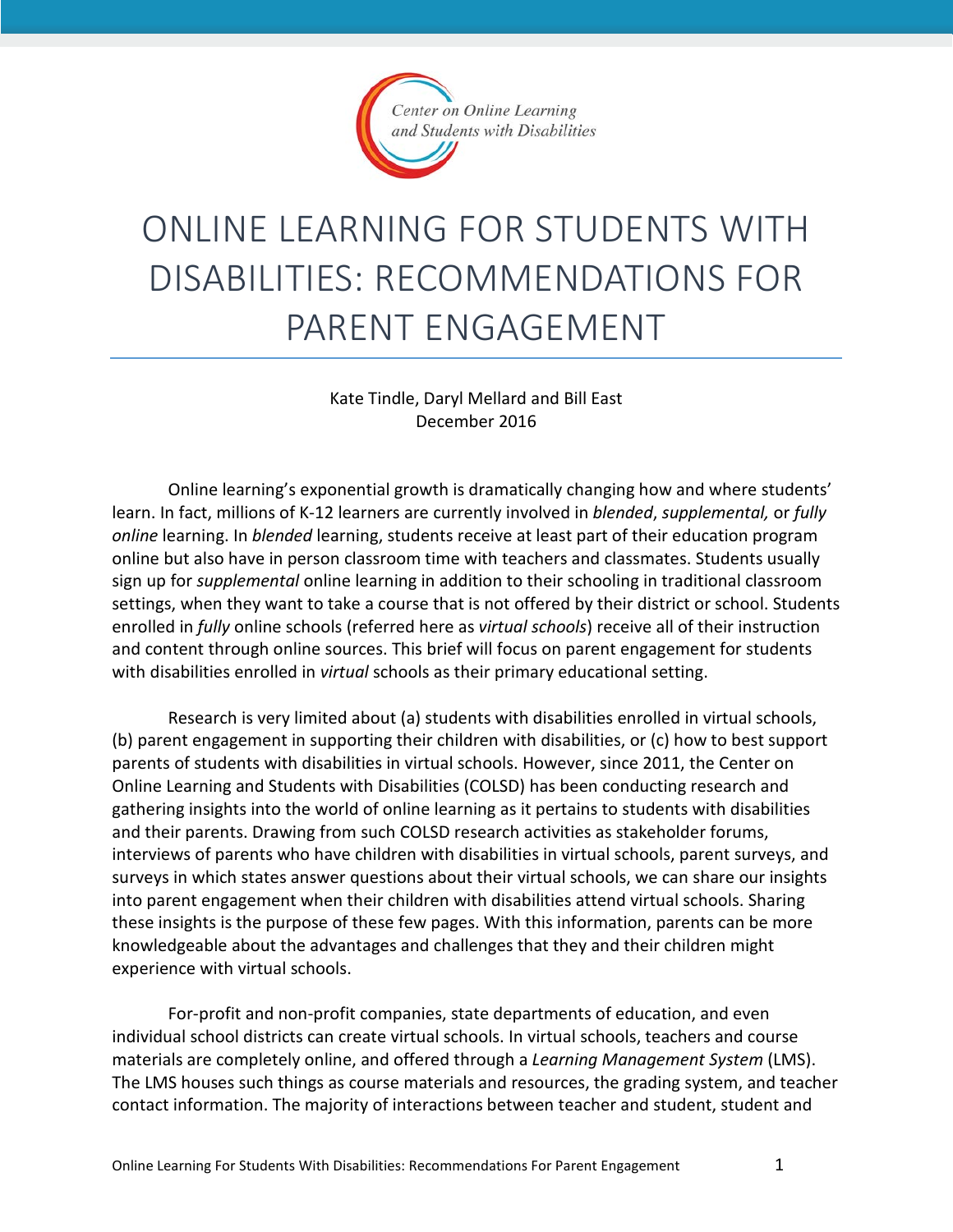student, and teacher and parent are likely to occur through the LMS using computer technologies that often include email, video conferencing, and chat rooms. Phone calls are also used to keep in contact.

Information in virtual courses is presented in different ways as compared to traditional schools. Learning requires very different skills compared to the way students learn in a brick and mortar school. Students enrolled in a virtual school might learn by reading information on a computer screen, tablet, or smart phone, watch an online video or animated presentation, completing exercises in online proprietary programs, interacting with different software programs, or writing their ideas in a discussion thread or virtual small group meeting. Therefore, enrolling students with disabilities in virtual schools has major implications for parents because parent engagement is much more involved in supporting their child's learning through these activities as compared to a brick and mortar setting.

Students with disabilities may need special education support to access and process content to maximize their learning and allow them to reach their potential. Some virtual schools do not use the term "special education" or "disability." Instead, they use terms such as "personalized learning" or "student services" for *all* virtual students, meaning that learning is tailored to each student's preferences and needs. Regardless of what words are used, it is important for parents of children with disabilities to understand how virtual schools will meet the needs of their child and what their level of engagement will be in supporting their child's learning.

### WHAT WE KNOW

Most of COLSD research findings on parent engagement and virtual school are consistent, with some variation in perspective among stakeholder groups. According to the more recent COLSD publication, Equity Matters (2016), a major difference is noted between parent engagement in virtual schools compared to brick and mortar settings, with parents being much more actively involved in the day-to-day virtual instruction to support their child's learning. This active involvement translates to a significant investment of time on the part of the parents (Currie-Rubin & Smith, 2014; Smith, Burdette, Cheatham, & Harvey, 2016; Smith, Ortiz, & Rice, in progress). The list below provides examples of parent support activities as reported by parents of students with disabilities (Burdette, Paula & Greer, Diana, 2014; Smith, S., Burdette, P., Cheatham, G., & Harvey, S., 2016; Smith, Ortiz, & Rice, in progress).

Parent Support Activities

- Teaching academic content, including curriculum modifications
- Integrating instructional ideas and interventions suggested by the instructor
- Locating and organizing instructional materials
- Maintaining and reporting learning progress
- Trouble-shooting technology issues

Some parents expressed concern that they were playing the primary role of teacher for their child, which was beyond their capacity and too demanding on their schedule. However,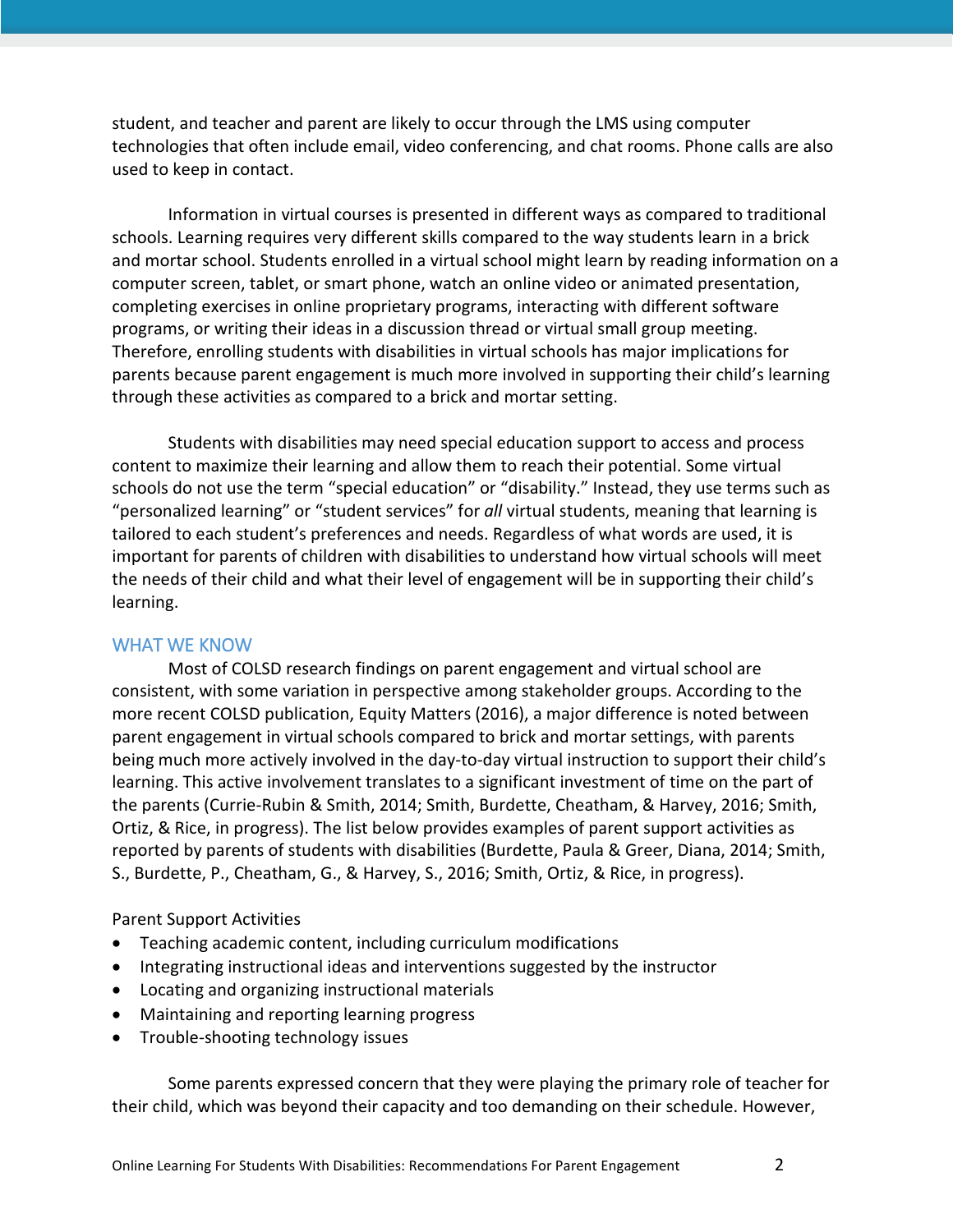some parents also acknowledged that virtual schools offer easier and more frequent access to the instructors because of flexible schedules and the ability to meet in a variety of ways.

While parents of online students with disabilities report an increase in responsibilities, virtual school vendors reported that they and virtual instructors often do not recognize the parents' role as being so significant. Instead they consider the course materials as the primary mechanism for guiding learning success (Tindle, K., East, T., & Mellard, D.F., 2015).

From their state policy scans, COLSD found that most states report offering very limited support for parents and offering no guidance for how virtual schools should incorporate student's IEP information into their programs. A few virtual school district superintendents discussed training they offer to model how to use different devices, applications, and assistive technology tools (Franklin, Rice, East, Mellard., 2015). However, this practice was not a common occurrence across the virtual school districts. According to state directors of special education (Franklin, Burdette, East, Mellard, 2015), some virtual school vendors require parents to watch a video that explains parent responsibilities but do not require actual training in these duties. Directors also reported that no standard exists that regulates across virtual schools what information is communicated to parents about their responsibilities.

In addition, COLSD researchers learned from surveys and interviews with parents that they desire clear guidance on what to consider when enrolling their children in a virtual school. Parents want to make, or help the IEP Team make, placement and IEP decisions that will best serve their children's needs. Virtual school state superintendents agree that parents should be involved in the IEP process and stated that they strive to ensure appropriate infrastructure is in place to support successful virtual IEP meetings. The superintendents also indicated that a frequent challenge for them is to ensure parents understand the benefits, requirements, and challenges of learning in a virtual school.

#### REFERENCES

| <b>SOURCE</b> | The Center on Online Learning and Students with Disabilities (2016). Equity Matters: Digital & Online  |
|---------------|--------------------------------------------------------------------------------------------------------|
| and           | Learning for Students with Disabilities. Lawrence, KS: Author.                                         |
| <b>LINK</b>   | http://centerononlinelearning.org/publications/equity-matters-2016/                                    |
| <b>SOURCE</b> | Burdette, Paula & Greer, Diana (2014). Online learning and students with disabilities: Parent          |
| and           | Perspectives. Journal of Interactive Online Learning, (13)2, 67-88.                                    |
| <b>LINK</b>   | http://www.ncolr.org/jiol/issues/pdf/13.2.4.pdf                                                        |
| <b>SOURCE</b> | Franklin, Burdette, East, Mellard. (2015). Parents' Roles in their Child's Online Learning Experience: |
| and           | State Education Agency Forum Proceedings Series. (Report No. 2). Lawrence, KS: COLSD, University       |
| <b>LINK</b>   | of Kansas.                                                                                             |
|               | http://centerononlinelearning.org/wp-                                                                  |
|               | content/uploads/SEA Topic 2 Summary updated July 2015.pdf                                              |

The following resources offer examples of COLSD research on the parents' perspectives and engagement in virtual schools.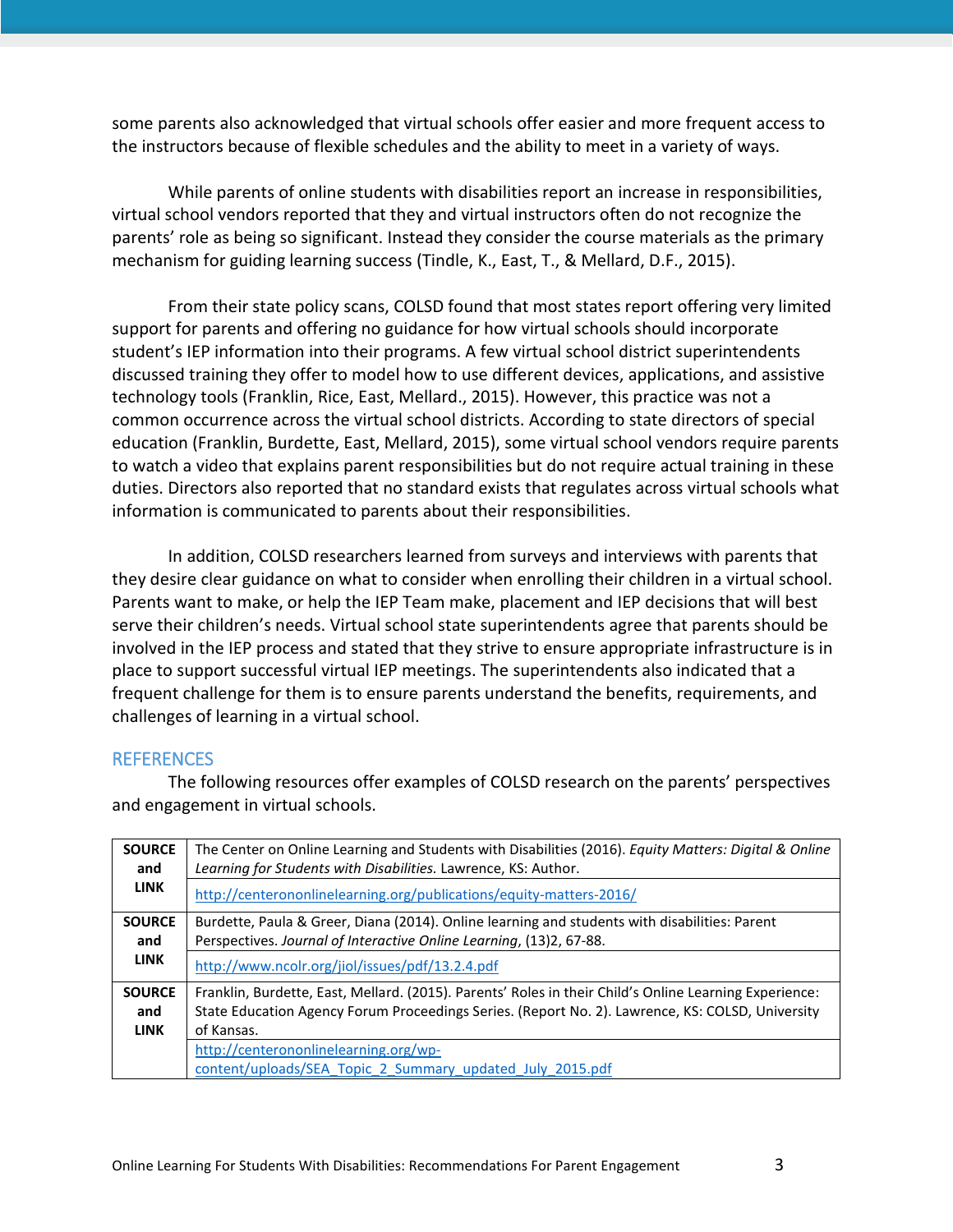| <b>SOURCE</b> | Franklin, Rice, East, Mellard. (2015). Parent Preparation and Involvement in their Child's Online          |
|---------------|------------------------------------------------------------------------------------------------------------|
| and LINK      | Learning Experience: Superintendent Forum Proceedings Series. (Report No. 2). Lawrence, KS:                |
|               | COLSD, University of Kansas                                                                                |
|               | http://centerononlinelearning.org/wp-                                                                      |
|               | content/uploads/Superintendent Topic 2 Summary November2015.pdf                                            |
| <b>SOURCE</b> | Tindle, K., East, T., & Mellard, D.F. (2015). Parent preparation and involvement in their children's       |
| <b>AND</b>    | online experience: Vendor forum proceedings series (Report No. 2). Lawrence, KS: COLSD, University         |
| <b>LINK</b>   | of Kansas.                                                                                                 |
|               | http://centerononlinelearning.org/wp-                                                                      |
|               | content/uploads/Vendor Topic 2 Summary February2015.pdf                                                    |
| <b>SOURCE</b> | Smith, Burdette, Cheatham, & Harvey (2016). Parental role and support for online learning of               |
|               | students with disabilities: A paradigm shift. Journal of Special Education Technology.                     |
| <b>SOURCE</b> | State Policies and Guidance (State Scans)                                                                  |
| and LINK      | http://centerononlinelearning.org/resources/state-policy-guide/                                            |
| <b>SOURCE</b> | Currie-Rubin, R. J., Smith, S. J. (2014) Understanding the roles of families in virtual learning. Teaching |
|               | Exceptional Children, 46, 117-126.                                                                         |
| <b>SOURCE</b> | Smith, Ortiz, & Rice (in progress). "I do almost everything  except for the actual work": Roles and        |
|               | responsibilities of parents of virtual school students with disabilities. Lawrence, KS: Center on Online   |
|               | Instruction and Students with Disabilities, University of Kansas.                                          |

## WHAT PARENTS CAN DO: REFLECTION ON CONSIDERING A VIRTUAL SCHOOL

An important question to think about is *why* a parent might want to enroll their child in a virtual school. For some parents, the flexibility of the online instruction is desirable. Considerations of questions below can help parents discover the strengths of the virtual school and how they may support your child's special learning needs. Of course, many answers are possible to these guiding questions below depending on your child's situation and the different virtual schools:

- What is currently missing from my child's brick and mortar setting that a virtual school can provide?
- If my child needs to make greater academic gains, how will a virtual school support my child's achievement? How can the school provide support such as individualized instruction or special services?
- If my child needs to make greater social interaction gains, to what extent do students in the virtual school interact with each other during the typical instructional day? If my child needs more social interaction, how will a virtual school create ways for students to interact socially with each other?
- If my child is experiencing bullying, how does a virtual school ensure that cyber bullying does not occur? Instead of moving to a virtual school, can I call a meeting with the IEP team to discuss ways to support my child to address the bullying?
- How much time will I need to spend supporting my child's learning?

If parents support enrollment in a virtual school, they must consider which school will best meet their child's needs *and* will best engage their child's learning. The rest of this brief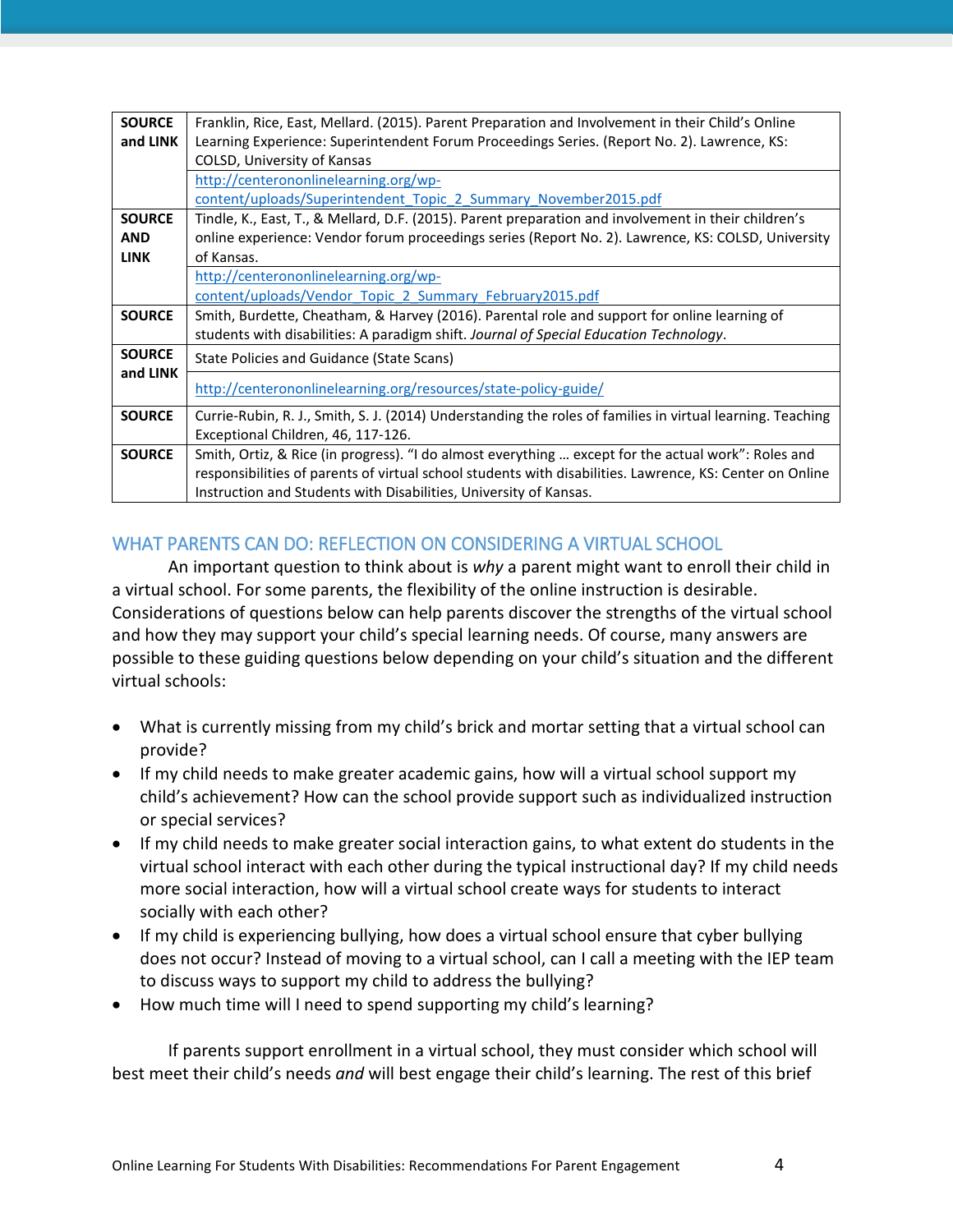offers some ideas about how to think about whether virtual schooling will meet their children's needs.

#### PRE-ENROLLMENT

Finding a virtual school that offers resources and services that will meet your child's needs is very important. Before you enroll your child, you can look into some aspects of the virtual school to figure out if the particular school has what you are looking for in terms of offering your child *and* you support.

Parents must determine to what extent their child can learn independently because their child's independence will have major implications for the parents' level of engagement. Parents might be asked to do such things as help children: set goals; connect with and discuss the content; practice with the material; and understand mistakes. The less independent the child is as a learner, the more time and energy the parent will spend in instructional activities.

Students in virtual schools usually engage with assignment content and directions through reading, but many students with disabilities struggle with reading. This approach means parents may need to offer reading support along with teaching content and help students understand how to complete the assignments. Clearly, an important consideration is for parents to think about their child's reading abilities to determine the amount and types of support their child may need to meet the reading demands.

Based on interviews of parents of children with disabilities in virtual schools, COLSD staff found that parents wished they knew more about how virtual schools support students with special learning needs. Part of virtual school's flexibility is allowing students to work according to their own schedule, parents found that their child may not *see* or *hear* teachers or students in the class because most assignments and learning were set up to be independent instead of in pairs or small groups. This approach may not be supportive for students who need interaction to better access and understand the material. Parents also reported when student-to-student interactions did occur the interactions were often through a chat box. However, the chat box could not be enlarged so students with visual impairments struggled. Also, many students type quickly, so a student struggling with reading and typing will have difficulty participating with classmates through this particular feature that requires quick reading and responding skills.

The following provides examples of the kinds of questions parents of children with disabilities can ask to evaluate virtual school options to help make your decision.

#### MEETING IEP NEEDS

How does the virtual school talk about "special education?" Depending on your child's disability and severity level, it is important that you consider carefully what is best for your child. Virtual school district superintendents indicate that available online technologies can offer great opportunities for parent and teacher collaboration on meeting IEP needs. Consider information about: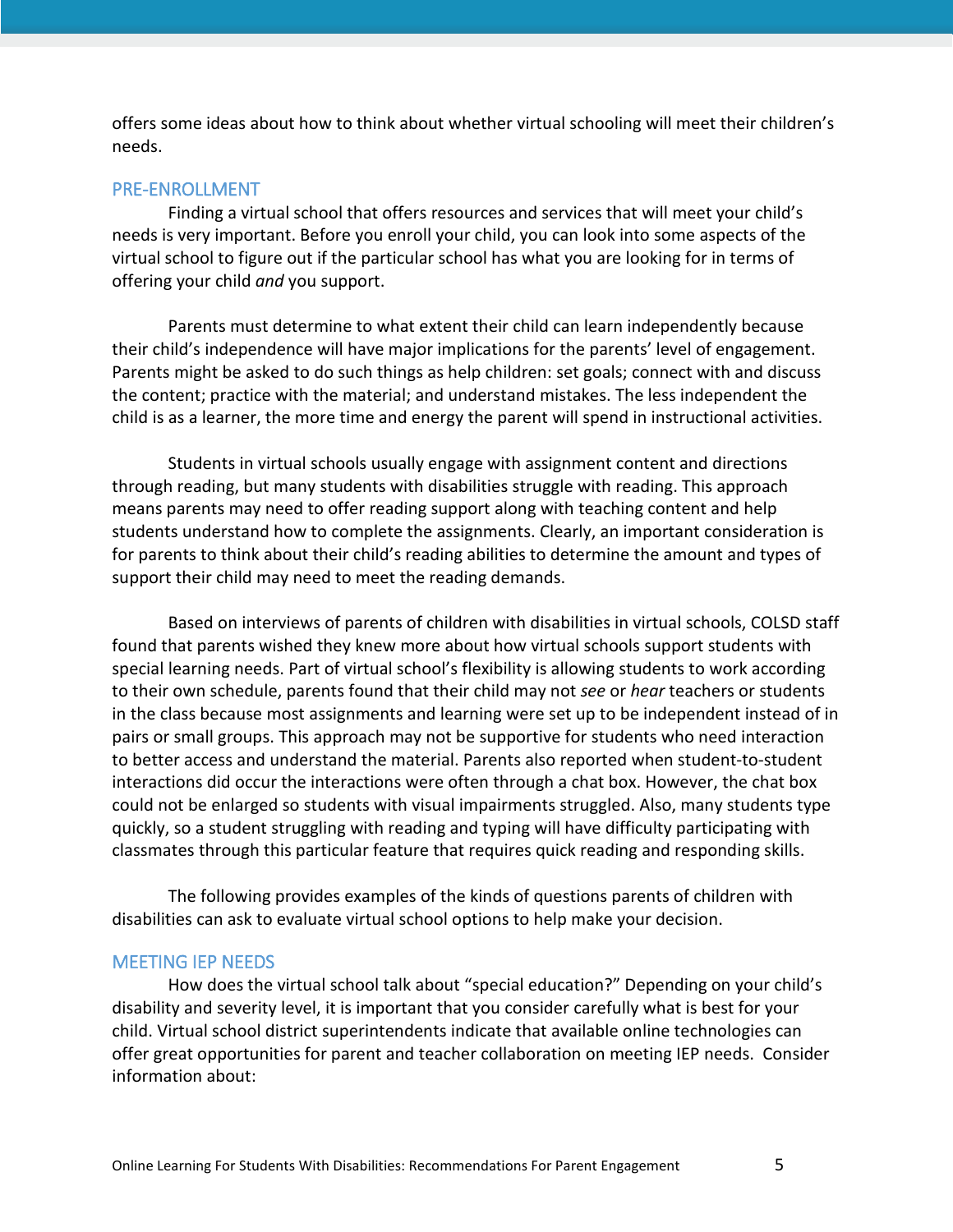- When will the IEP team meet with me to review my child's IEP *before* my child receives services in the virtual school?
- If my child's IEP requires accommodations and modifications, how will these be made and who makes them?
- How are teachers and related services staff alerted to the information on my child's IEP?
- How much *meaningful* interaction will my child have with the teacher during the day? To what extent is my child expected to work independently?
- If my child's IEP requires the use of special equipment (e.g. FM listening systems, calculator, audiobook reader) will the virtual school provide the device(s) or software and instruction about appropriate usage? If I have to get the equipment on my own, will they provide training for me, and my child, on the device?
- If my child requires an IEP related service (e.g. speech and language, social-emotional counseling, OT, or PT) how will those services be provided? Will sessions be with a person, virtually, or a computer program? Will the sessions be one-on-one, in pairs or triads, and/or small groups? How is the schedule determined?
- Will my child have a special education teacher assigned to support learning class content, understanding assignment directions, organizing materials, prioritizing tasks, and/or staying motivated to learn? If the school offers a case manager assigned to my child, how will that person ensure the IEP is carried out appropriately with accommodations and modifications, as necessary?
- Does the school offer parent training, provide a handbook, or support a parent resource group so parents of children with a disability can learn how to teach our children and achieve? Can the virtual school officials recommend other parents of students with disabilities in the virtual school I can talk with about their experiences?

## RESOURCES

The following resources are examples of virtual state schools that offer information about how they handle IEP documents for students with disabilities.

| <b>SOURCE</b> | North Carolina Virtual Public School - a curriculum and instruction document that includes          |
|---------------|-----------------------------------------------------------------------------------------------------|
| and           | information about IEP meetings to discuss whether an online course is appropriate for a student     |
| <b>LINK</b>   | with disabilities and what additional support is necessary to accommodate any IEP modifications due |
|               | to the online setting.                                                                              |
|               | https://docs.google.com/document/d/1VxuJXZW_sJfSSuCZeSxeVJvr3Hs5nbuOy8QsVG55N4g/edit                |
| <b>SOURCE</b> | Virtual South Carolina - an IEP review process prior to enrollment to determine appropriateness of  |
| and           | online instruction for the student given the disabilities.                                          |
| <b>LINK</b>   | https://virtualsc.org/students-with-ieps/                                                           |
|               |                                                                                                     |
| <b>SOURCE</b> | Vermont Virtual Learning Cooperative - an IEP review process prior to enrollment to determine       |
| and           | appropriateness of online instruction and whether the IEP accommodations can be provided            |
| <b>LINK</b>   | through a virtual environment.                                                                      |
|               | https://www.vtvlc.org/policies/enroll%C2%ADment-in-vtvlc-for-stu%C2%ADdents-with-                   |
|               | dis%C2%ADabil%C2%ADi%C2%ADties-iep%E2%80%8B504/                                                     |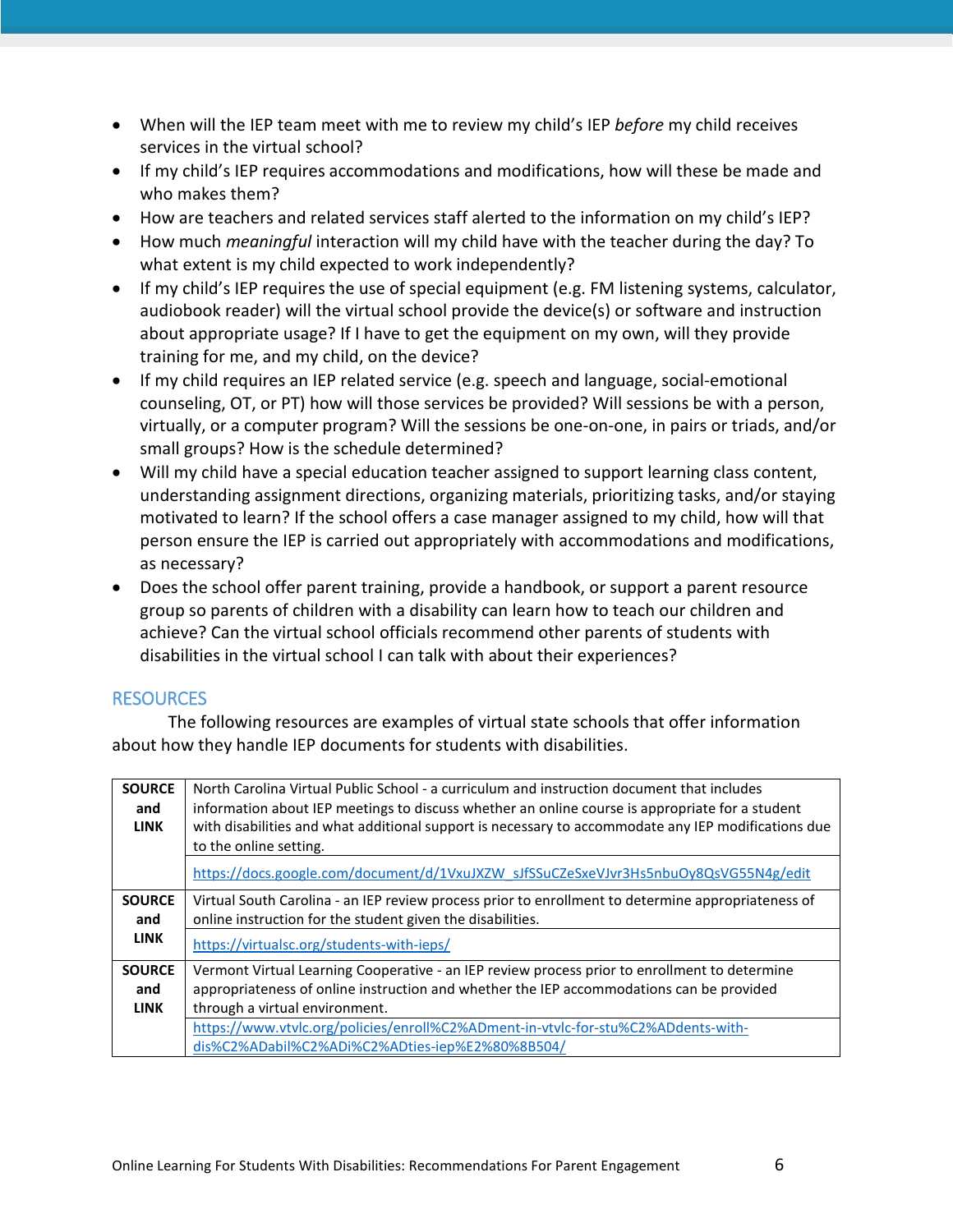## GENERAL CONSIDERATIONS ABOUT VIRTUAL SCHOOLS

Some aspects of a virtual school are worthy of consideration whether your child has a specialized learning need or not. The COLSD staff found that parents think virtual schools should have a communication system in place that offers regular and consistent ways for teachers and parents to stay in touch about how their child is performing in each course. Easy ways exist for LMS to offer up-to-date information on each child's progress (e.g. how many hours the child has logged into the course, how many assignments are completed, what the child's current grade is in the course) so that parents can regularly monitor their child's learning. Vendors stated that instructors can meet with parents and share their screen in real time to show the child's progress and struggles. Instructors can generate a student report from the LMS as the parent follows along on the instructor's screen. This approach can help keep parents up to date on their child's learning and position parents to see and ask questions about the data.

Parents also want to be sure they will get technical support. For instance, parents and vendors agree that many parents want a virtual school that offers training sessions or resources to help parents understand how to teach academic material to their child and what to do when their child experiences challenges staying on task. Parents also want direct technical support if they run into such issues as connecting devices (mobile or computer) to the LMS or accessing course materials. Some questions for parents to ask themselves or the virtual school:

- What does a typical day in a virtual school look like for my child and for me?
- What types of community activities are available for my child to feel part of the school? Does the virtual school have connections to my brick and mortar school for students to join their clubs or sports teams?
- If my child experiences difficulty in the courses, who will be available to help me know what to do?
- How comfortable am I in teaching academic material? Are "teacher textbooks" or guides (with answers to questions) available to me? How will problem-solving or critical thinking skills be included in the lessons?
- How will students learn to manage their time and schedule throughout the day?
- What online communication systems are in place for teachers and parents to regularly discuss or monitor progress (e.g. a grading platform in the LMS, email access to teachers, web-based platforms for meetings)? How often are teacher meetings scheduled (e.g. twice per grading period, once per semester, only when a parent requests)?
- Are the virtual school's courses approved by the state so that my child can get the appropriate educational program that meets state standards necessary for their grade level and/or graduation? What is the state requirement for mandatory hours per day or week for students in virtual school programs?
- Does the school offer help with technology issues (e.g. live chat line, tech support person)? Is this service available 24/7 or only during the instructional day?